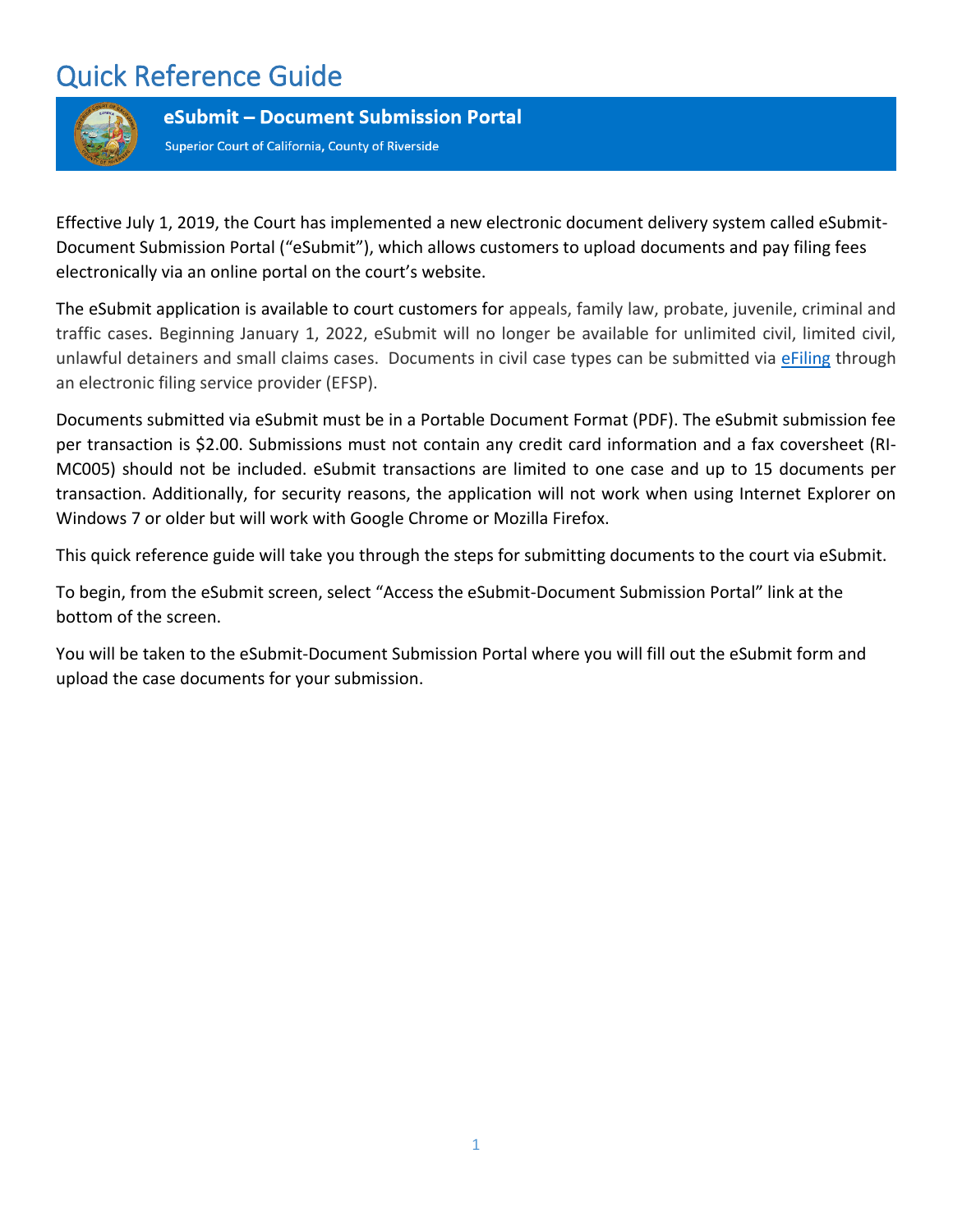

#### eSubmit - Document Submission Portal

Superior Court of California, County of Riverside

### Filer Information

Complete all applicable fields (Note: Fields selected with a red asterisk (\*) are mandatory fields and must be completed before moving to the next page).

|                          | eSubmit - Document Submission Portal<br>Superior Court of California, County of Riverside |                    |                          |            |                    |                        |  |
|--------------------------|-------------------------------------------------------------------------------------------|--------------------|--------------------------|------------|--------------------|------------------------|--|
|                          |                                                                                           |                    | <b>Filer Information</b> |            |                    |                        |  |
|                          |                                                                                           |                    | Page 1 of 5              |            |                    |                        |  |
| <b>Filer Information</b> |                                                                                           |                    |                          |            |                    |                        |  |
| First Name*              |                                                                                           | <b>Middle Name</b> |                          | Last Name* |                    |                        |  |
| Thomas                   |                                                                                           | A                  |                          | Filer      |                    |                        |  |
| Street Address*          |                                                                                           |                    | City $*$                 |            | State <sup>*</sup> | $\mathsf{Zip}^{\star}$ |  |
| 123 Anywhere Street      |                                                                                           |                    | Riverside                |            | CA                 | 92501                  |  |
| Phone Number*            | <b>Fax Number</b>                                                                         |                    | Company / Agency         |            |                    |                        |  |
| (951) 555-1234           | Optional                                                                                  |                    | Optional                 |            |                    | Once all applicable    |  |
|                          |                                                                                           |                    |                          |            |                    | fields are complete,   |  |
| Email Address*           |                                                                                           |                    | Confirm Email*           |            |                    | click Next.            |  |
| thomas.filer@yahoo.com   |                                                                                           |                    | thomas.filer@yahoo.com   |            |                    |                        |  |
|                          |                                                                                           |                    |                          |            |                    | <b>Next</b>            |  |

## Filing Information

The Filing Information page is comprised of several sections detailed below with all fields being mandatory. Sections that display are case type specific and dependent on options selected within each section of the Filing Information page.

### **Is this a new case?**

If you mark **No**, enter the Case Number for your filing in the Case Number field, select the case type from the drop down in the Case Type field, and then select the correct court location for filing your document(s) from the drop down in the Court Location field.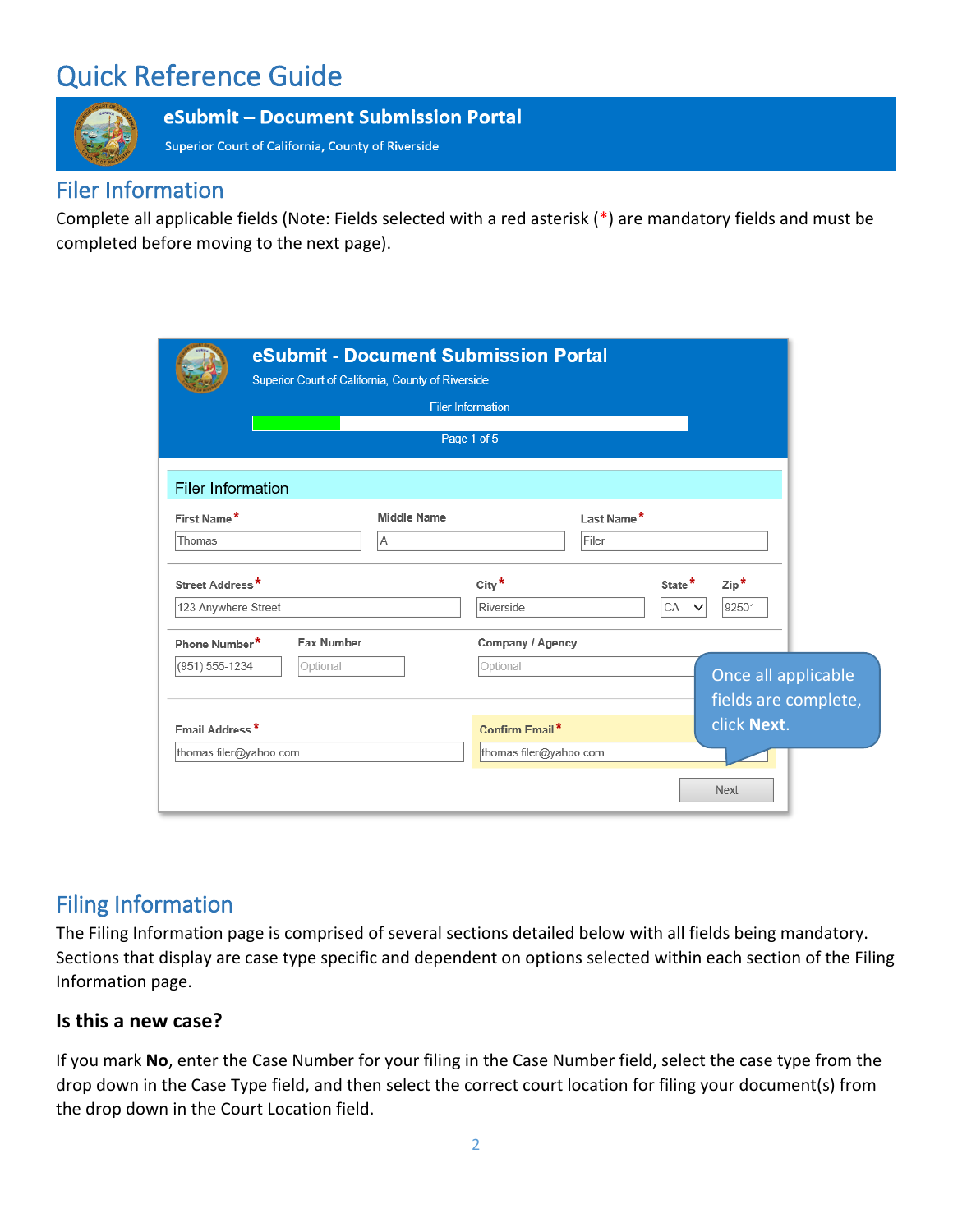| <b>EUREKA</b> | eSubmit - Document Submission Portal<br><b>Superior Court of California, County of Riverside</b> |                                       |                                             |              |                              |  |
|---------------|--------------------------------------------------------------------------------------------------|---------------------------------------|---------------------------------------------|--------------|------------------------------|--|
|               | Is this a new case? $*$<br>Yes<br>$\odot$ No                                                     | Case Number <sup>*</sup><br>TST123456 | Case Type <sup>*</sup><br><b>Family Law</b> | $\checkmark$ | Court Location*<br>Riverside |  |

If you mark **Yes**, the Case Number field will vanish. Select the case type from the drop down in the Case Type field, and then select the correct court location for filing your document(s) from the drop down in the Court Location field. For information regarding the correct court location for filing, refer to the following link for "Where to File Documents": [https://www.riverside.courts.ca.gov/wheretofile.shtml.](https://www.riverside.courts.ca.gov/wheretofile.shtml)

### **Fee waiver or other exemption?**

In this section, mark the radio dial for the applicable waiver of fees or exemption. If there are no applicable exemptions or fee waivers, mark **None**. (Note: the Court will verify Fee Waivers and other exemptions when reviewing the submission.)



If the Fee Waiver or an exemption option is selected, you will not be prompted to enter credit card information at the conclusion of your submission.

| Is this a new case? $*$ | Case Type <sup>*</sup> | Court Location <sup>*</sup> |  |  |
|-------------------------|------------------------|-----------------------------|--|--|
| $\bigcirc$ No<br>⊙ Yes  | <b>Family Law</b>      | Riverside                   |  |  |

### **Does this case/submission include a restraining order involving violence?**

This section must be completed when **None** is selected under Fee waiver or other exemption. (Note: If fee waiver or an exemption is selected, this section will not appear.)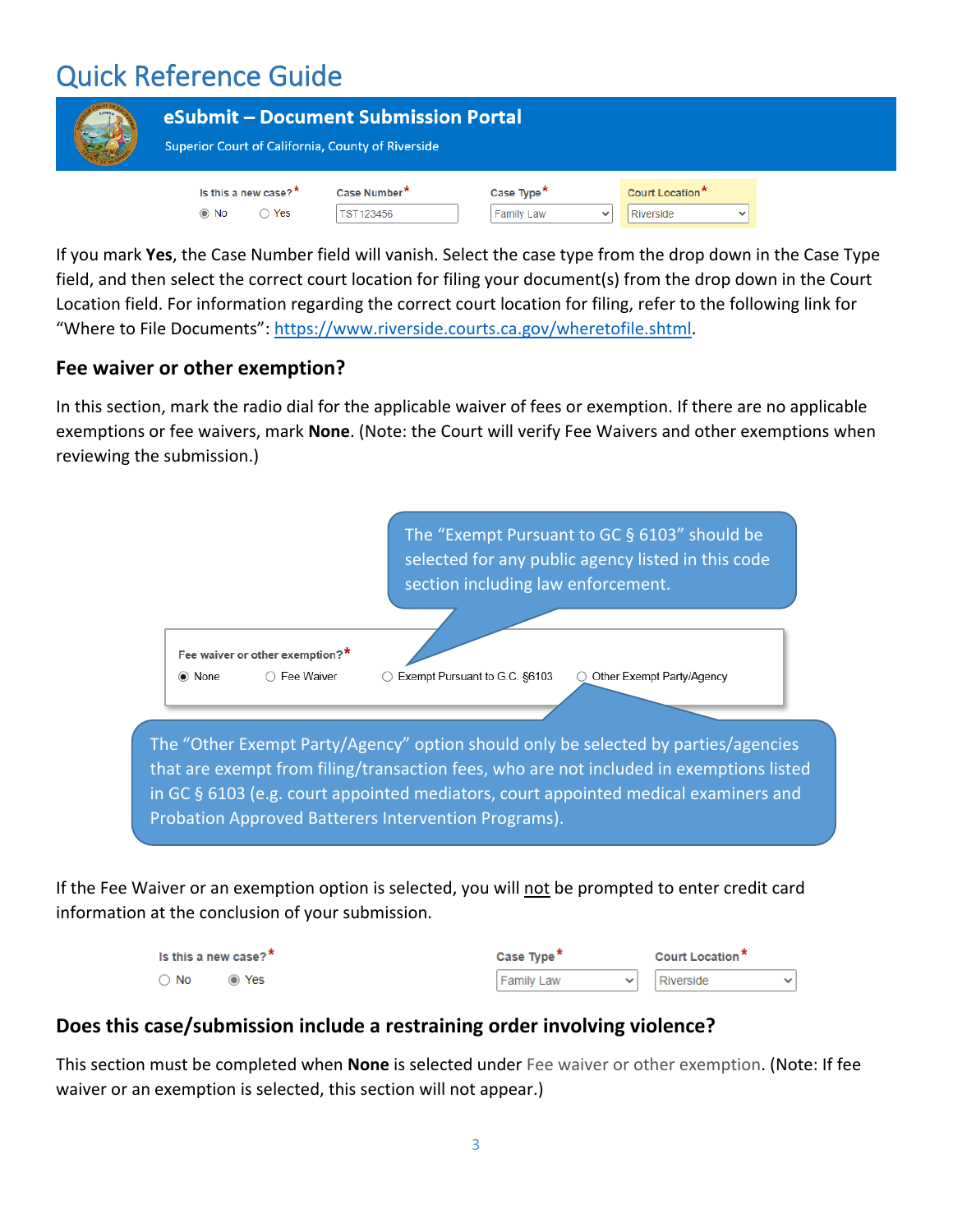|            |       | eSubmit - Document Submission Portal<br><b>Superior Court of California, County of Riverside</b> |  |
|------------|-------|--------------------------------------------------------------------------------------------------|--|
| $\odot$ No | ◯ Yes | Does this case/submission include a restraining order involving violence?*<br>I don't know       |  |

- o If **No** is selected, you will be prompted to enter credit card information at the conclusion of your submission.
- o If **Yes** is selected, there is no filing/transmission fee required and you will not be prompted to enter credit card information at the conclusion of your submission.
- o If **I don't know** is selected, you will be prompted to enter credit card information at the conclusion of your submission and the court will determine if the submission is exempt from filing/transmission fees.

### **Filing as an Attorney?**

In this section, select the appropriate radio dial to indicate whether you are submitting your filing on your own behalf or submitting your filing as an attorney.

If **Yes** is selected, enter your state bar number and the party(ies) you are representing on the case.

| Filing as an Attorney?*                                                             | Bar Number* | Attorney For*     |                                               |
|-------------------------------------------------------------------------------------|-------------|-------------------|-----------------------------------------------|
| ◉ Yes<br>No.                                                                        | 123456789   | Jane Doe          |                                               |
| If you represent more than one party on<br>the filing, click "Add another party" to |             | Add another party | Enter only one<br>party name in<br>the field. |
| add additional fields.                                                              |             |                   |                                               |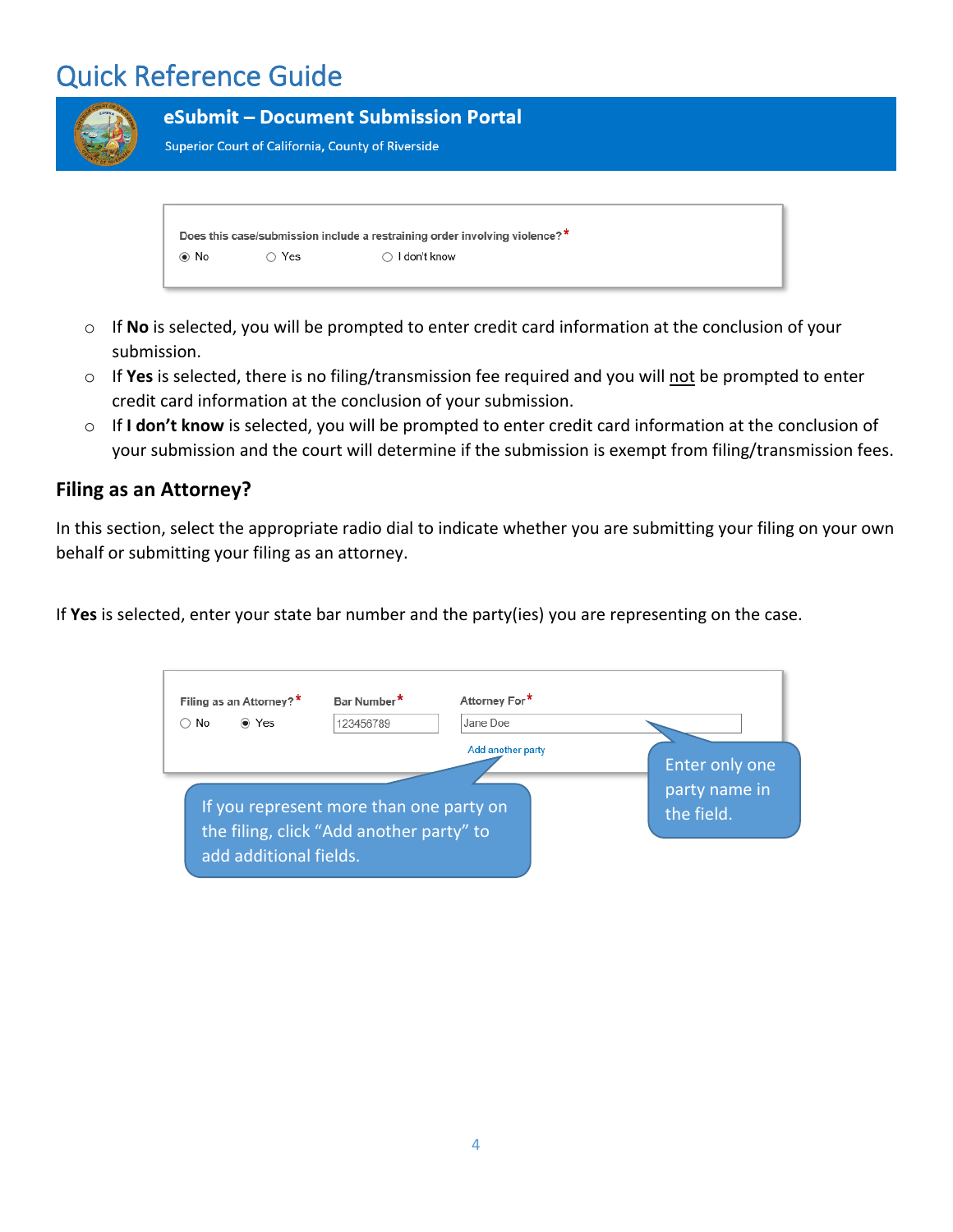|                                                   | Superior Court of California, County of Riverside                                                    | eSubmit - Document Submission Portal<br><b>Filing Information</b><br>Page 2 of 5 |                                                              |
|---------------------------------------------------|------------------------------------------------------------------------------------------------------|----------------------------------------------------------------------------------|--------------------------------------------------------------|
| <b>Filing Information</b>                         |                                                                                                      |                                                                                  | * Indicates a required field.                                |
| Is this a new case? $*$<br>$\bigcirc$ No<br>⊙ Yes |                                                                                                      | Case Type <sup>*</sup><br><b>Family Law</b>                                      | Court Location*<br>Riverside<br>$\checkmark$<br>$\checkmark$ |
| Fee waiver or other exemption?*<br>◯ None         | ◯ Fee Waiver                                                                                         | ◯ Exempt Pursuant to G.C. §6103                                                  | ◯ Other Exempt Party / Agency                                |
| $\odot$ No<br>$\bigcirc$ Yes                      | Does this case/submission include a domestic violence restraining order?*<br>$\bigcirc$ I don't know |                                                                                  |                                                              |
| Filing as an Attorney?*                           | Bar Number*                                                                                          | Attorney For*                                                                    |                                                              |
| ⊙ Yes<br>$\bigcirc$ No                            | 123456789                                                                                            | Jane Doe<br>Add another party                                                    | Once all applicable fields<br>are complete, click Next.      |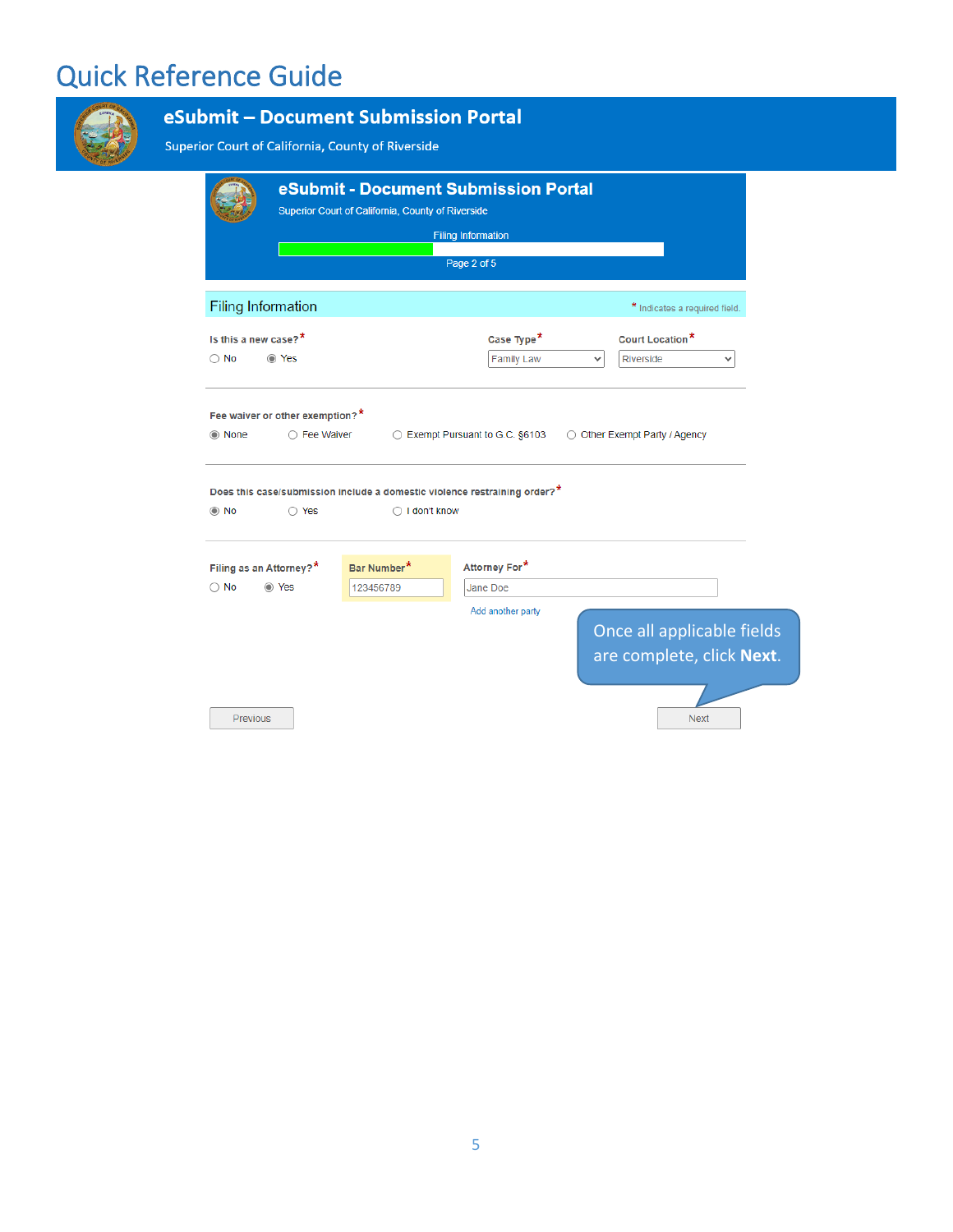

eSubmit - Document Submission Portal

Superior Court of California, County of Riverside

## Upload Documents

Enter the title of your document in the Document Title field. This field will automatically search for documents based on the word(s) you enter. Choose from the list of documents or manually enter the document title if not listed. Click the Upload button to the right to upload your PDF document. If you have another document to file for the same case, click "Add Another Document" and repeat the steps above. (Note: You may add a maximum of 15 PDF documents to your submission and each PDF document may be no more than 50MB.)

|                                                                                                 |                             |                                                          | eSubmit - Document Submission Portal<br>Superior Court of California, County of Riverside |                                                                                                                                                                                                                                                                                                                                                                                                                                                                                                                                                                                                                                                                                                                                   |       |
|-------------------------------------------------------------------------------------------------|-----------------------------|----------------------------------------------------------|-------------------------------------------------------------------------------------------|-----------------------------------------------------------------------------------------------------------------------------------------------------------------------------------------------------------------------------------------------------------------------------------------------------------------------------------------------------------------------------------------------------------------------------------------------------------------------------------------------------------------------------------------------------------------------------------------------------------------------------------------------------------------------------------------------------------------------------------|-------|
|                                                                                                 |                             |                                                          | <b>Upload Documents</b>                                                                   |                                                                                                                                                                                                                                                                                                                                                                                                                                                                                                                                                                                                                                                                                                                                   |       |
|                                                                                                 |                             |                                                          | Page 3 of 5                                                                               |                                                                                                                                                                                                                                                                                                                                                                                                                                                                                                                                                                                                                                                                                                                                   |       |
|                                                                                                 |                             |                                                          |                                                                                           | <b>IMPORTANT:</b> Choose from the provided list whenever possible to ensure your documents are accurately identified.<br>* Indicates a required field.<br>1. Click on the document title field to view a list of commonly filed documents for the selected case type.<br>If the incorrect<br>2. Begin typing to narrow the options and make a selection, or manually enter a title for your document.<br>3. Click the upload button and select a file from your device, or drag and drop the file (PDF only, 50MB or less<br>document is uploaded,<br>click the X to remove it.<br>File Upload*<br>Upload<br>Income and Expense De 167.74KB<br>×<br><b>Next</b><br>Once all documents<br>have been entered<br>and uploaded, click |       |
|                                                                                                 | <b>Upload Documents</b>     |                                                          |                                                                                           |                                                                                                                                                                                                                                                                                                                                                                                                                                                                                                                                                                                                                                                                                                                                   |       |
|                                                                                                 | Instructions:               |                                                          |                                                                                           |                                                                                                                                                                                                                                                                                                                                                                                                                                                                                                                                                                                                                                                                                                                                   |       |
|                                                                                                 |                             |                                                          |                                                                                           |                                                                                                                                                                                                                                                                                                                                                                                                                                                                                                                                                                                                                                                                                                                                   |       |
|                                                                                                 |                             | NOTE: Each document must be uploaded as a separate file. |                                                                                           |                                                                                                                                                                                                                                                                                                                                                                                                                                                                                                                                                                                                                                                                                                                                   |       |
|                                                                                                 | Document Title <sup>*</sup> |                                                          |                                                                                           |                                                                                                                                                                                                                                                                                                                                                                                                                                                                                                                                                                                                                                                                                                                                   |       |
|                                                                                                 |                             | Income and Expense declaration                           |                                                                                           |                                                                                                                                                                                                                                                                                                                                                                                                                                                                                                                                                                                                                                                                                                                                   |       |
|                                                                                                 |                             | Add Another Document (Max 15)                            |                                                                                           |                                                                                                                                                                                                                                                                                                                                                                                                                                                                                                                                                                                                                                                                                                                                   |       |
| This field will automatically<br>search for documents based on<br>the word(s) you enter. Choose |                             |                                                          |                                                                                           |                                                                                                                                                                                                                                                                                                                                                                                                                                                                                                                                                                                                                                                                                                                                   |       |
| from the list of documents or<br>manually enter the document<br>title if not listed.            |                             |                                                          |                                                                                           |                                                                                                                                                                                                                                                                                                                                                                                                                                                                                                                                                                                                                                                                                                                                   |       |
|                                                                                                 |                             |                                                          |                                                                                           |                                                                                                                                                                                                                                                                                                                                                                                                                                                                                                                                                                                                                                                                                                                                   | Next. |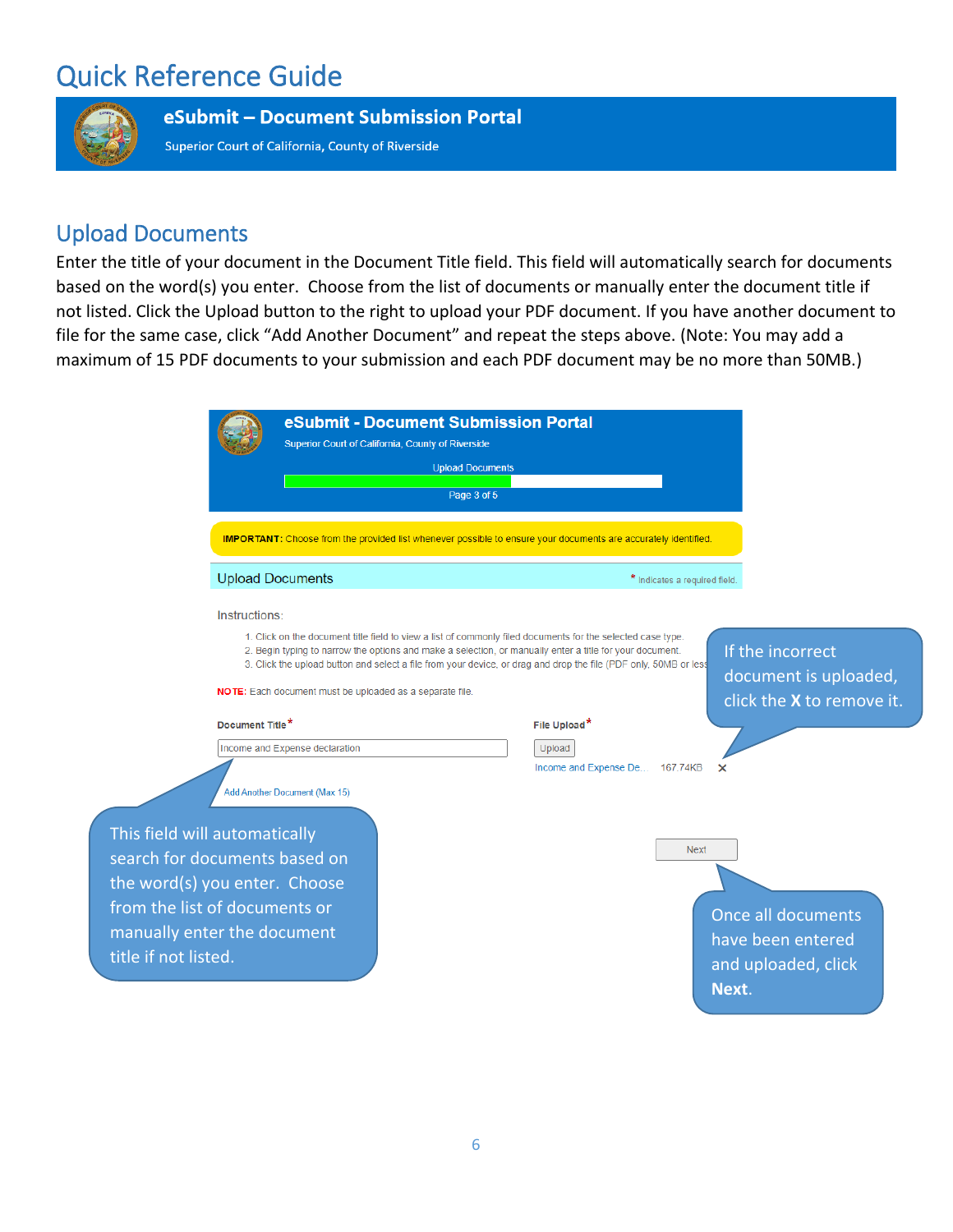

eSubmit - Document Submission Portal

Superior Court of California, County of Riverside

## Billing Information

The "Same as Filer Information" option will be selected by default with the name and address fields prepopulated. If this information is correct, click **Next**. If the billing information is different than the filer, select "Use a Different Name/Address" and complete the name and address fields, then click **Next**.

|                            |                           | eSubmit - Document Submission Portal<br>Superior Court of California, County of Riverside |                |                                              |              |             |
|----------------------------|---------------------------|-------------------------------------------------------------------------------------------|----------------|----------------------------------------------|--------------|-------------|
|                            |                           |                                                                                           | <b>Billing</b> |                                              |              |             |
|                            |                           |                                                                                           | Page 4 of 5    |                                              |              |             |
| <b>Billing Information</b> |                           |                                                                                           |                |                                              |              |             |
|                            | Same as Filer Information | Use a Different Name/Address<br>∩                                                         |                |                                              |              |             |
| <b>First Name</b>          |                           | <b>Last Name</b>                                                                          |                |                                              |              |             |
| Thomas                     |                           | Filer                                                                                     |                |                                              |              |             |
| <b>Street Address</b>      |                           |                                                                                           | City           |                                              | <b>State</b> | Zip         |
| 123 Anywhere Street        |                           |                                                                                           | Riverside      |                                              | CA           | 92501       |
| Previous                   |                           |                                                                                           |                |                                              |              | <b>Next</b> |
|                            |                           |                                                                                           |                | Once all fields are<br>complete, click Next. |              |             |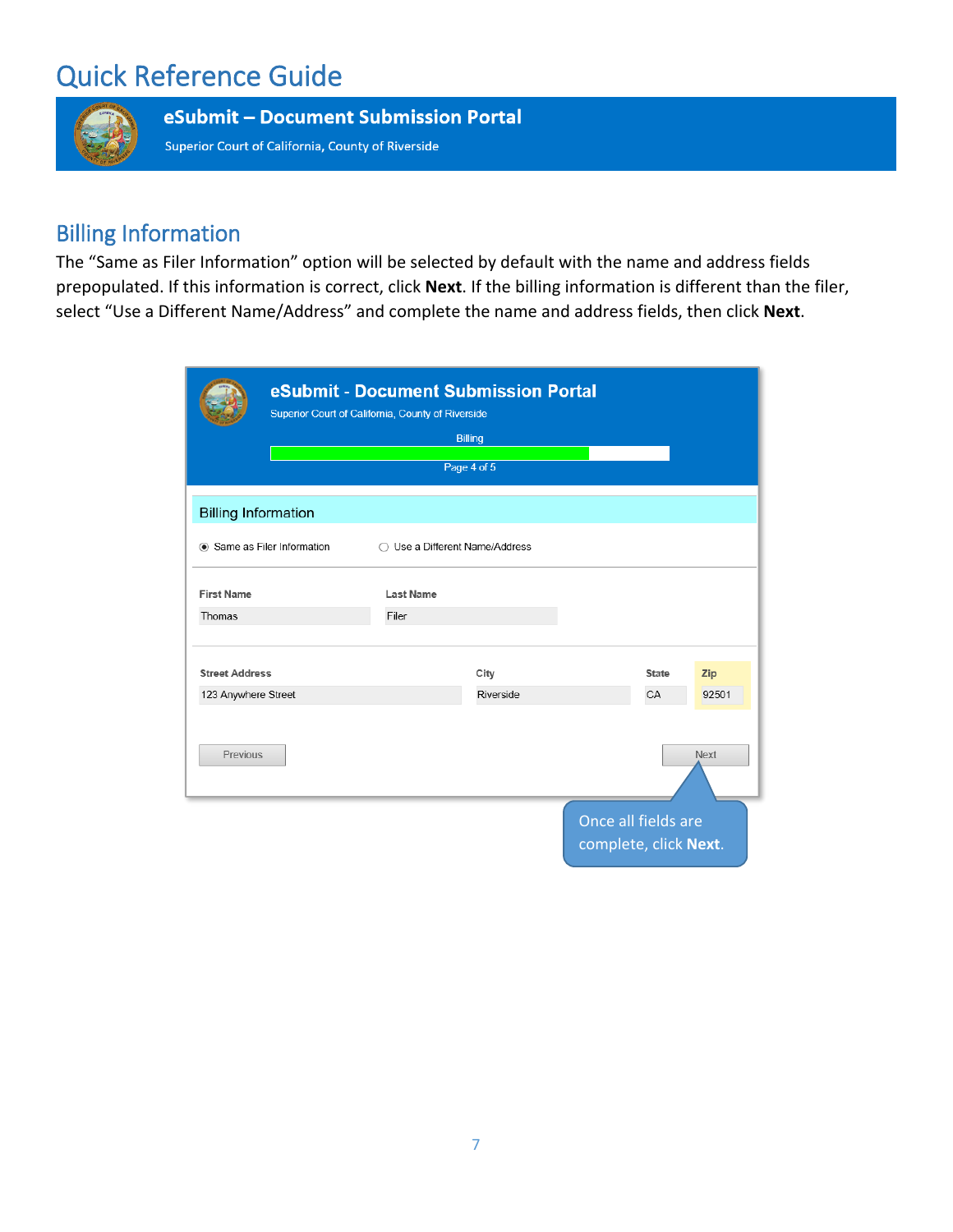

eSubmit - Document Submission Portal

Superior Court of California, County of Riverside

### Review & Submit

### **Filer Information, Filing Information, and Documents**

Review your submission details. Use the **Previous** button to move back to the previous screens to make any necessary changes. Once changes are made, click the **Next** button until you return to the Review & Submit page.

### **Notes/Special Instructions**

You may use this section to provide additional information relevant to your submission and/or indicate if you would like to pay any additional fees associated with your case (e.g. Jury Fees, Complex Case Fees).

### **Submission Fee**

The submission fee section will appear on the Review & Submit page only when there are no fee waivers or exemptions indicated on the Filing Information page. The submission fee field is prepopulated with a fee of \$2.00, which cannot be modified.

### **Credit Card Authorization**

The credit card authorization section will appear on the Review & Submit page only when there are no fee waivers or exemptions indicated on the Filing Information page. You must check the box to authorize charges for any filing fees owed and the submission fee before you can complete your submission.

Click **Complete** to submit your document(s) for filing.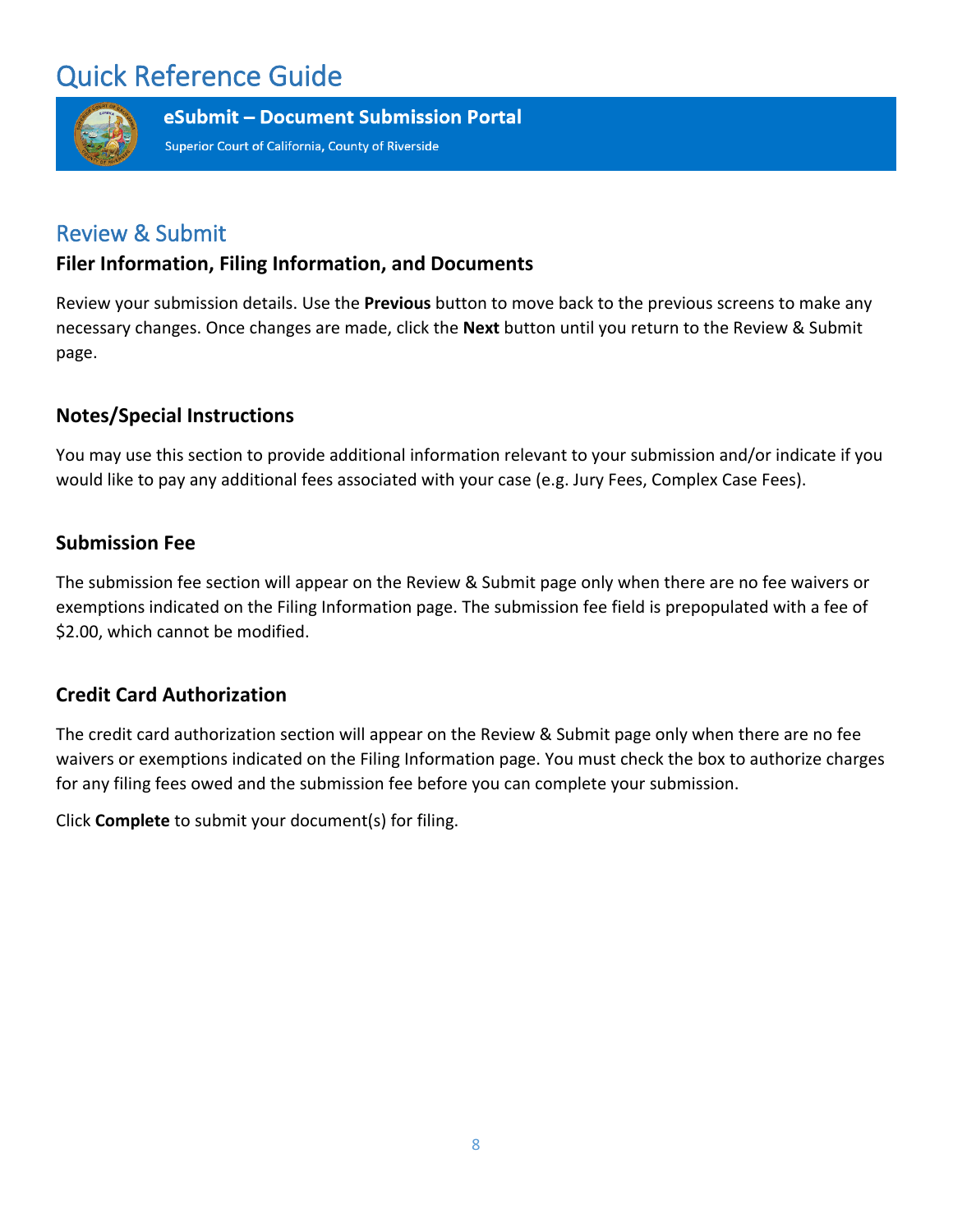

### eSubmit - Document Submission Portal

Superior Court of California, County of Riverside

|                                         |                                                                             | <b>Review &amp; Submit</b><br>Page 5 of 5                                                                                                                                                                           |                               |                                         |
|-----------------------------------------|-----------------------------------------------------------------------------|---------------------------------------------------------------------------------------------------------------------------------------------------------------------------------------------------------------------|-------------------------------|-----------------------------------------|
| <b>Review &amp; Submit</b>              |                                                                             |                                                                                                                                                                                                                     | * Indicates a required field. |                                         |
| <b>Filer Information</b>                |                                                                             | <b>Filing Information</b>                                                                                                                                                                                           |                               |                                         |
| <b>Thomas A Filer</b><br>(951) 555-1234 | 1234 Any Street Riverside, CA 92501<br>thomas.filer@riverside.courts.ca.gov | New Case<br>Family Law - Riverside<br><b>Standard Filing Fees</b><br>Self Represented                                                                                                                               |                               |                                         |
| <b>Documents</b>                        |                                                                             |                                                                                                                                                                                                                     |                               |                                         |
|                                         | 1) Income and Expense declaration                                           |                                                                                                                                                                                                                     |                               |                                         |
| Notes/Special Instructions (?)          |                                                                             |                                                                                                                                                                                                                     |                               |                                         |
| Optional                                |                                                                             |                                                                                                                                                                                                                     |                               |                                         |
| <b>Submission Fee</b>                   |                                                                             |                                                                                                                                                                                                                     |                               |                                         |
| \$2.00                                  |                                                                             |                                                                                                                                                                                                                     |                               |                                         |
| <b>Credit Card Authorization*</b>       | Click here to view the Riverside Superior Court Fee Schedule                | 7 I authorize charges for Filing Fees owed pursuant to the Riverside Superior Court Fee Schedule and any amount<br>imposed by the card issuer or draft purchaser to be charged to the card provided with this form. |                               | <b>Click Complete</b><br>to submit your |
| <b>Previous</b>                         |                                                                             | じ                                                                                                                                                                                                                   | Complete                      | document(s)<br>for filing.              |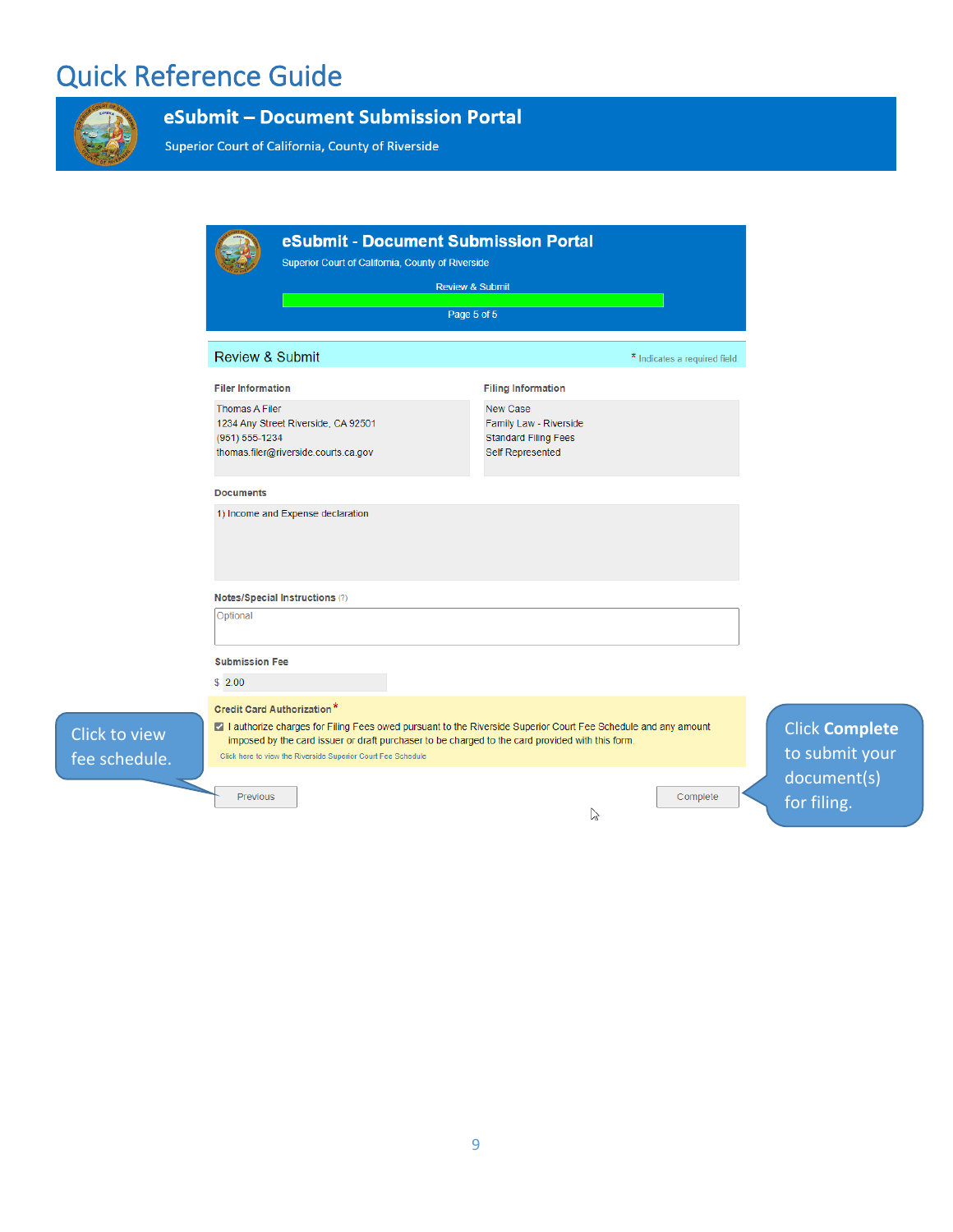

#### eSubmit - Document Submission Portal

Superior Court of California, County of Riverside

### Payment Information

A Payment Information window will appear for you to enter your credit card information only when there are no fee waivers or exemptions indicated on the Filing Information page. Enter your credit card number, expiration date, and card code, and then click **Submit**.

| Payment Information |           | $\times$ |
|---------------------|-----------|----------|
| Card Number *<br>65 |           |          |
| Exp. Date *         | Card Code |          |
|                     | Submit    |          |
|                     |           |          |

The following message will appear indicating that your documents have been submitted. If you have more filings to submit, click on the Click here link.

|                                          | Thank you!                                                                                                                |
|------------------------------------------|---------------------------------------------------------------------------------------------------------------------------|
|                                          | Your documents have been submitted.<br>A separate notification will be sent to Thomas. Filer@yaoo.com to confirm receipt. |
|                                          | Click here to submit more documents.                                                                                      |
| To submit another filing,<br>click here. | Powered by Laserfiche Forms                                                                                               |